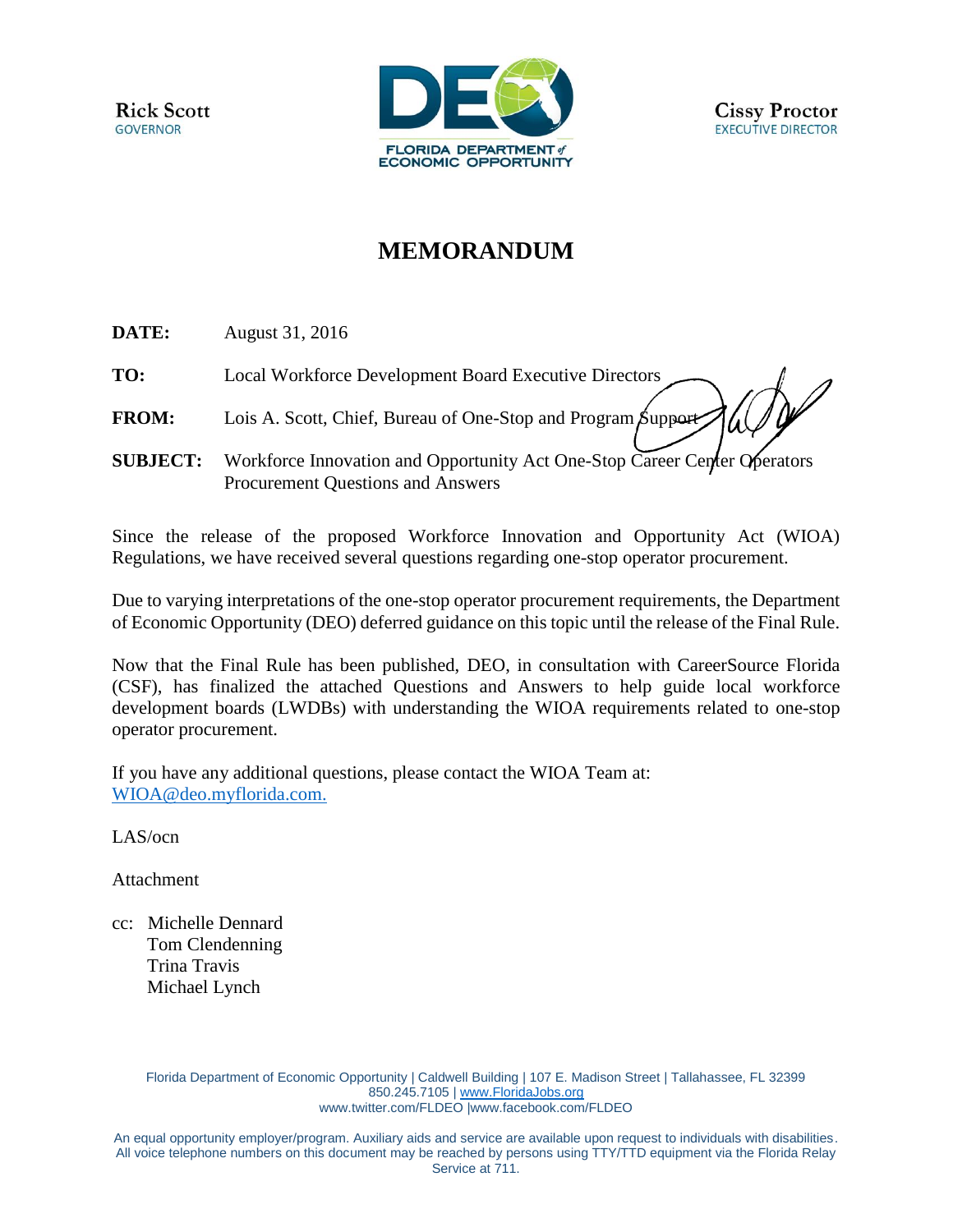## **Are One-Stop career center operators required by WIOA?**

Yes. At a minimum, a One-Stop career center operator must coordinate service delivery of the One-Stop career center partners and providers at a career center. The Local Workforce Development Board (Local Board) may add additional responsibilities to the One-Stop career center operator. These responsibilities may include providing career services (except training) under the Workforce Innovation and Opportunity Act (WIOA).

## **Does the Local Board have to competitively procure One-Stop career center operators?**

Yes. WIOA requires the selection of the One-Stop career center operator(s) through a competitive process. Subrecipients of federal funding must use a competitive bid process in accordance with federal procurement policies described in Uniform Guidance in 2 CFR 200.318-326. This includes:

- Procurement by sealed bids
- Procurement by competitive proposals
- Procurement by sole source (under limited conditions as described in 20 CFR 678.610).

Local Boards must prepare written documentation describing their decision to select a One-Stop career center operator.

## **Can a Local Board be selected as a One-Stop career center operator through a sole-source procurement?**

Yes. A Local Board may be a "sole sourced" One-Stop career center operator(s) under limited conditions as described in 20 CFR 678.610 and only with agreement of the chief elected official and the Governor. Written documentation must be prepared and maintained concerning the entire process of making such a selection, which must include appropriate "firewalls" establishing conflict of interest policies and procedures.

## **Does a Local Board need to competitively procure career services under WIOA?**

No. With approval from the Chief Elected Official and the Governor, the Local Board may elect to provide career services directly without a competitive procurement.

## **Who can compete in a One-Stop career center operator procurement?**

A One-Stop career center operator may be a single entity or it may be multiple entities working together to form a consortium operator. The operator may be for profit, non-profit, private or public. If the consortium of entities is comprised of One-Stop career center partners, it must include a minimum of three One-Stop career center partners as described in 20 CFR 678.400.

Should a for profit entity (or a consortium that includes a for profit entity) be selected as an operator, there are two points that must be kept in mind. First, except for WIOA Title I funds (Adult, Youth and Dislocated Worker), no profit may be paid from USDOL awards. Second, the Uniform Guidance at 2 CFR 200.323 requires profit to be negotiated as a separate element of price for each contract in which there is no price competition or in which a cost analysis is performed. A cost or price analysis must be performed in connection with every procurement action in excess of the Simplified Acquisition Threshold (currently \$150,000).

## **Can a Local Board be a One-Stop career center operator?**

Yes. Local Boards may compete for and be selected as One-Stop career center operators. Policies are required to eliminate conflicts of interest through establishing "appropriate firewalls" in regards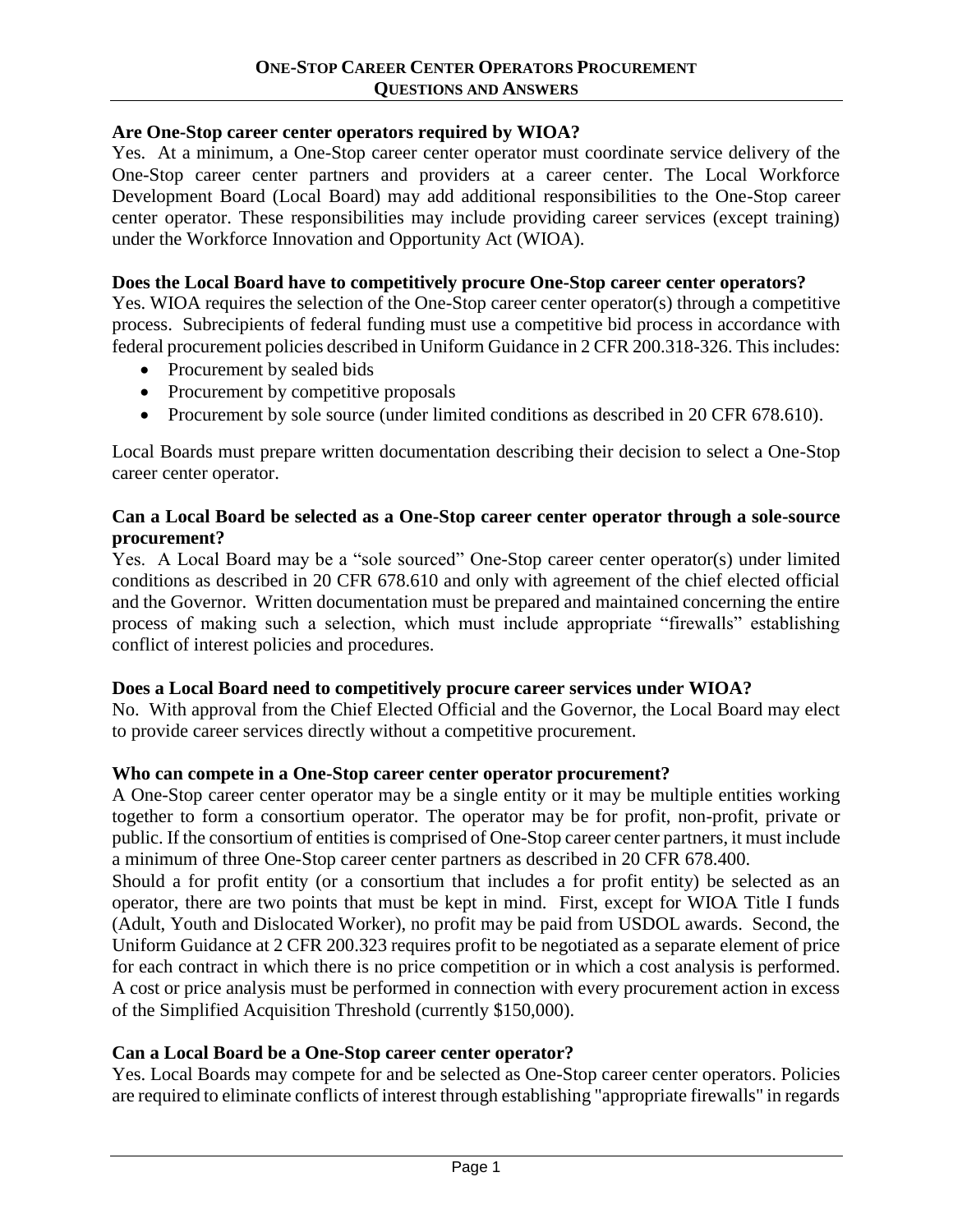to the competition, and subsequent oversight, monitoring, and evaluation of performance of the provider. (20 CFR 679.430)

## **What other entities may be One-Stop career center operators?**

Examples of One-Stop career center operators are (but not limited to):

- A public, private, for-profit or non-profit organization
- An institution of higher education
- A community based, non-profit organization
- A Local Board, with approval from the Chief Elected Official and the Governor.
- Local chambers of commerce, business organizations, or labor organizations
- Nontraditional public secondary schools, night schools, adult education schools, career and technical education schools
- (as well as others).

# **Are there entities ineligible to be One-Stop career center operators?**

Elementary schools and secondary schools are ineligible.

# **How often are One-Stop career center operators competitively procured?**

WIOA requires One-Stop career center operators to be competitively procured at least every four years. WIOA does not prohibit the State of Florida, CareerSource Florida or a Local Board requiring competitive procurement more frequently. At this time there is no indication the State Board may require a shorter time and, in the absence of a State Board policy shortening the time, each Local Board may shorten the time at its discretion.

## **Who defines the role of the One-Stop career center operator**?

The Local Board defines the role and responsibilities of One-Stop career center operators in its local area. The Local Board may vary roles and responsibilities for career centers within its local area.

## **Can a One-Stop career center operator also be a service provider?**

Yes. However the Local Board must create appropriate "firewalls" through policies and procedures that ensure competition, oversight, and evaluation of the provider's performance. Internal controls must be in place to avoid all conflicts of interest. All organizations, including the Local Board, administrative entities, fiscal agents, One-Stop career center operators, and service providers who perform multiple functions, must develop written agreements with the Local Board and CEO clarifying how the organization fulfills its responsibilities and demonstrates compliance with WIOA and relevant Uniform Administrative Guidance.

# **How should appropriate firewalls be applied to procurement?**

The Local Board must apply appropriate policies to ensure participants in a competitive bid are not directly involved with the procurement process itself, including (but not limited to) drafting procurement requirements, establishing review criteria, and conducting the review of responses and the final selection. The entity conducting the procurement must have no financial interest in the outcome of the procurement.